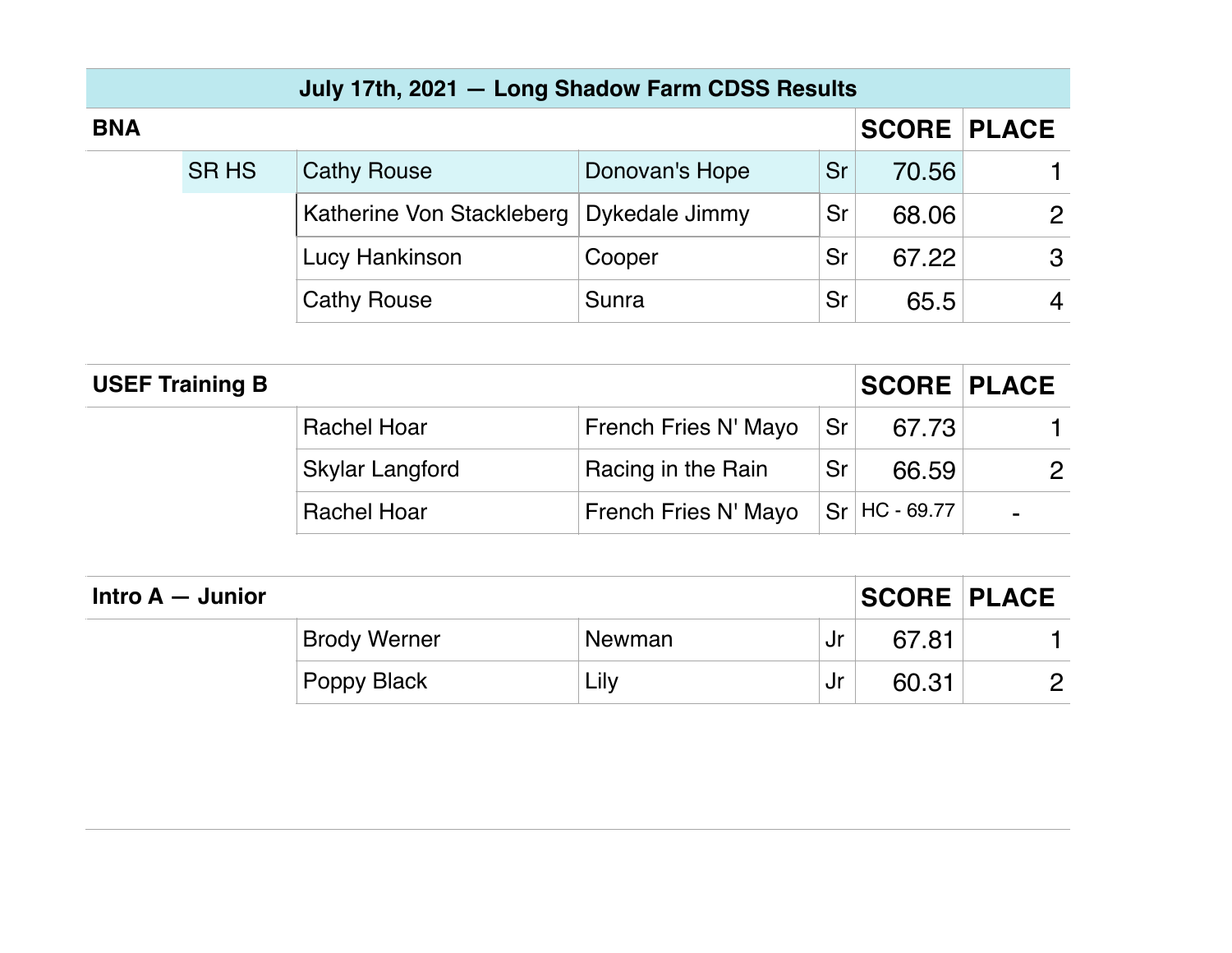| Intro $A -$ Senior |                    |                                  |           | <b>SCORE PLACE</b> |               |
|--------------------|--------------------|----------------------------------|-----------|--------------------|---------------|
|                    | Katie Cook         | Gryffin                          | Sr        | 69.38              |               |
|                    | Deanna Margaritell | <b>Moontides Myterious Rosee</b> | <b>Sr</b> | 62.81              | $\mathcal{P}$ |
|                    | Theresa Fano       | Oakley                           | Sr        | 61.88              | 3             |

| Intro $B -$ Junior |              |                     | <b>SCORE PLACE</b> |      |       |   |
|--------------------|--------------|---------------------|--------------------|------|-------|---|
|                    | <b>JR HS</b> | <b>Brody Werner</b> | Newman             | /Jr  | 67.81 |   |
|                    |              | <b>Poppy Black</b>  | Lily               | . Jr | 59.06 | ク |

| Intro $B -$ Senior |                    |                                             |    | <b>SCORE PLACE</b> |  |
|--------------------|--------------------|---------------------------------------------|----|--------------------|--|
|                    | Theresa Fano       | Oakley                                      | Sr | 63.75              |  |
|                    | Deanna Margaritell | Moontides Myterious Rosee   Sr <sup> </sup> |    | 61.88              |  |

| Intro C |               |                          |              |     | <b>SCORE PLACE</b> |                |
|---------|---------------|--------------------------|--------------|-----|--------------------|----------------|
|         | <b>SR RSV</b> | <b>Allison Tourville</b> | Remington    | Sr  | 69.75              |                |
|         | <b>JR RSV</b> | <b>Taylor Henry</b>      | Chispa       | /Jr | 62.5               | 2              |
|         |               | Aunika Higmee            | One Man Show | .Jr | 60.25              | 3              |
|         |               | Luke O'Neil              | Maeve        | Sr  | 58.5               | $\overline{4}$ |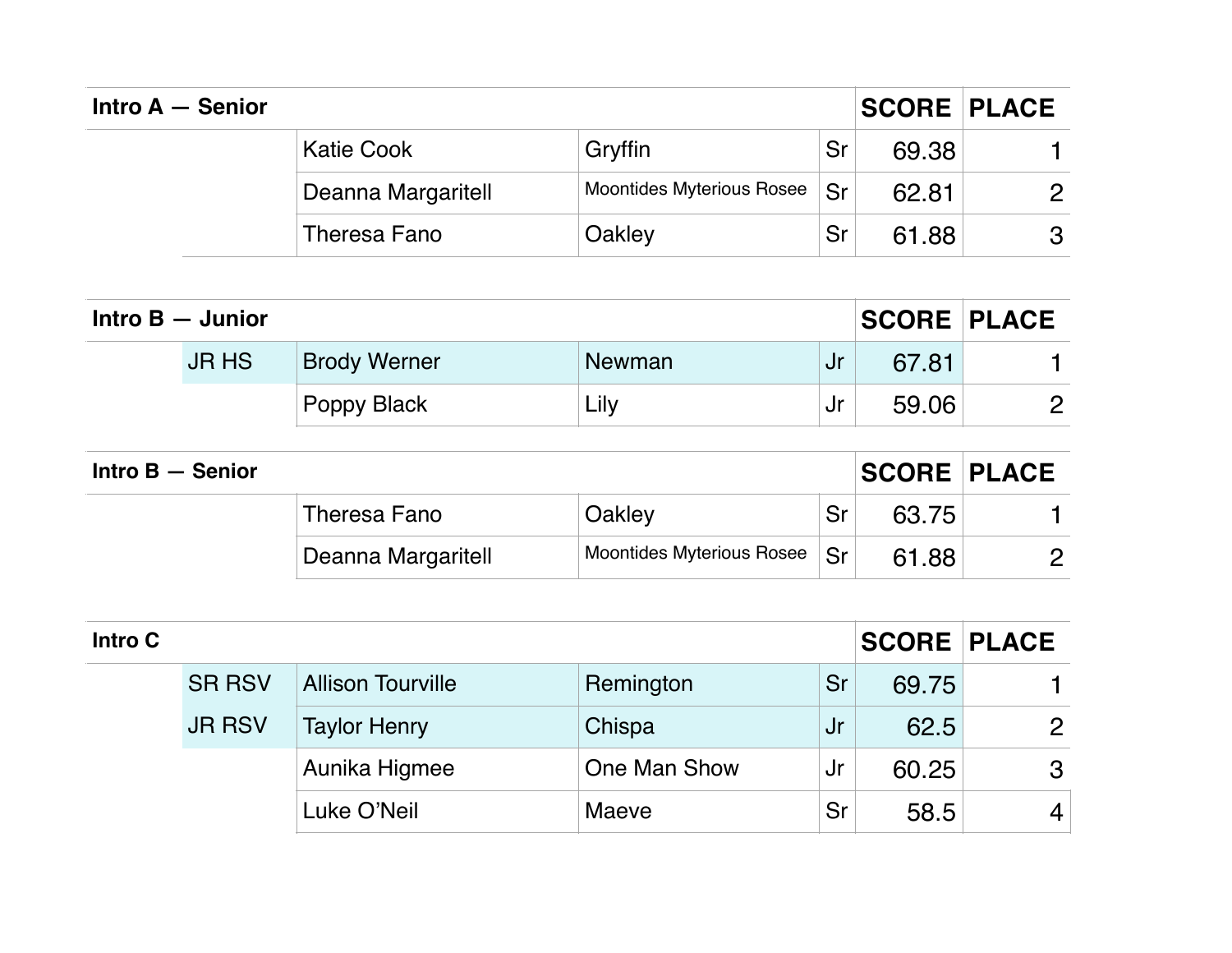| Training 1 - Junior |                     |              |    | <b>ISCORE PLACE</b> |   |
|---------------------|---------------------|--------------|----|---------------------|---|
|                     | <b>Taylor Henry</b> | Chispa       | Jr | 60.96               |   |
|                     | Aunika Higmee       | One Man Show | Jr | 59.04               | n |

| Training 1 - Senior |                           |                             |           | <b>SCORE PLACE</b> |                |
|---------------------|---------------------------|-----------------------------|-----------|--------------------|----------------|
|                     | <b>Olivia Cottrell</b>    | <b>Newton</b>               | Sr        | 68.27              |                |
|                     | <b>Allison Tourville</b>  | Remington                   | Sr        | 66.92              | 2              |
|                     | <b>Christine Thompson</b> | <b>Clary's Tupelo Honey</b> | Sr        | 63.65              | 3              |
|                     | Joan Fox                  | Vegas                       | <b>Sr</b> | 55.19              | $\overline{4}$ |

| <b>Training 2</b> |                           |                      |    | <b>SCORE PLACE</b> |                       |
|-------------------|---------------------------|----------------------|----|--------------------|-----------------------|
|                   | Suzannah Mele             | Levity               | Sr | 66.20              |                       |
|                   | <b>Olivia Cottrell</b>    | <b>Newton</b>        | Sr | 65.86              | $\mathbf{2}^{\prime}$ |
|                   | <b>Christine Thompson</b> | Clary's Tupelo Honey | Sr | 64.66              | 3                     |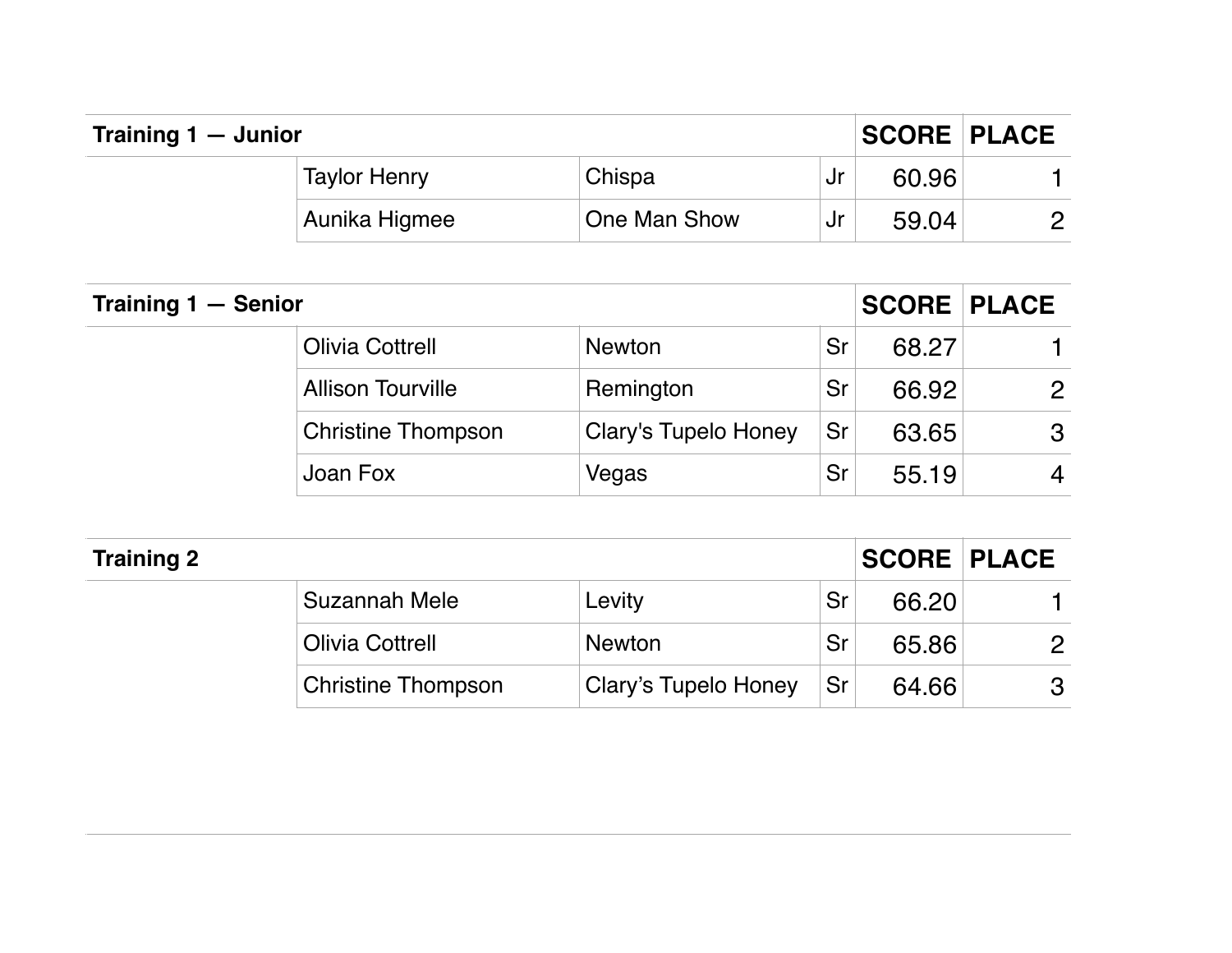| <b>Training 3</b>           |                  |                                |    | <b>SCORE PLACE</b> |   |
|-----------------------------|------------------|--------------------------------|----|--------------------|---|
|                             | Caeli White      | <b>Foothills Foggy Morning</b> | Sr | 68.96              |   |
|                             | Suzannah Mele    | Levity                         | Sr | 62.93              | 2 |
| <b>Western Intro Test 1</b> |                  |                                |    | <b>SCORE PLACE</b> |   |
|                             | Margaret Osha    | Tara's Southern Charm          | Sr | 67.5               |   |
|                             | Patricia Abraham | Scotty                         | Sr | 65.91              | 2 |
|                             | Sarah Craig      | A Perfect Renaissance Sr       |    | 64.09              | 3 |

| <b>Western Intro Test 4</b> |            |                   |    | <b>SCORE PLACE</b> |  |
|-----------------------------|------------|-------------------|----|--------------------|--|
|                             | Jen Poulin | <b>Belle Star</b> | Sr | 66.42              |  |

| Western Intro Test 2 |             |                          | <b>SCORE PLACE</b> |  |
|----------------------|-------------|--------------------------|--------------------|--|
|                      | Sarah Craig | A Perfect Renaissance Sr | 63.61              |  |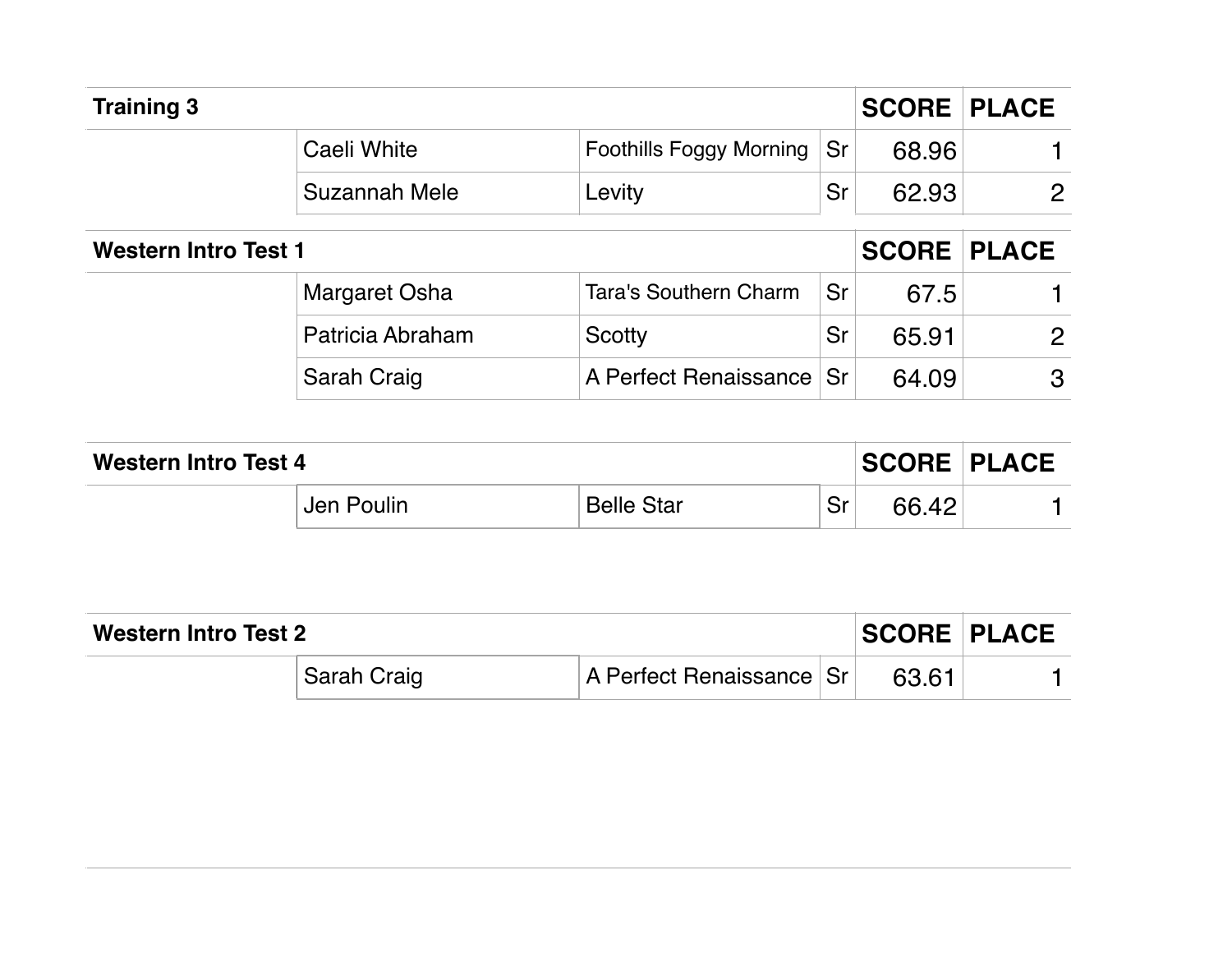| <b>Western Intro Test 3</b> |  |                          |                              |    | <b>SCORE PLACE</b> |               |
|-----------------------------|--|--------------------------|------------------------------|----|--------------------|---------------|
|                             |  | West RSV   Margaret Osha | <b>Tara's Southern Charm</b> | Sr | 67.75              |               |
|                             |  | Patricia Abram           | Scotty                       | Sr | 67.5               | $\mathcal{P}$ |
|                             |  | Sarah Craig              | A Perfect Renaissance Sr     |    | 65.0               | 3             |

| <b>Western Basic Test 1</b> |            |                   |    | <b>SCORE PLACE</b> |  |
|-----------------------------|------------|-------------------|----|--------------------|--|
|                             | Jen Poulin | <b>Belle Star</b> | Sr | 61.25              |  |

| <b>Western Basic Test 3</b> |  |                      | <b>SCORE PLACE</b> |    |       |  |
|-----------------------------|--|----------------------|--------------------|----|-------|--|
|                             |  | West HS Jade Premont | Winston            | Sr | 69.75 |  |

| <b>Western Level 3, Test 1</b> |                    |              |    | <b>SCORE PLACE</b> |  |
|--------------------------------|--------------------|--------------|----|--------------------|--|
|                                | <b>Laura Pratt</b> | <b>Jnico</b> | Sr | 60.19              |  |

| <b>Western Level 1, Test 1</b> |         |    |       | <b>SCORE PLACE</b> |
|--------------------------------|---------|----|-------|--------------------|
| <b>Jade Premont</b>            | Winston | Sr | 67.03 |                    |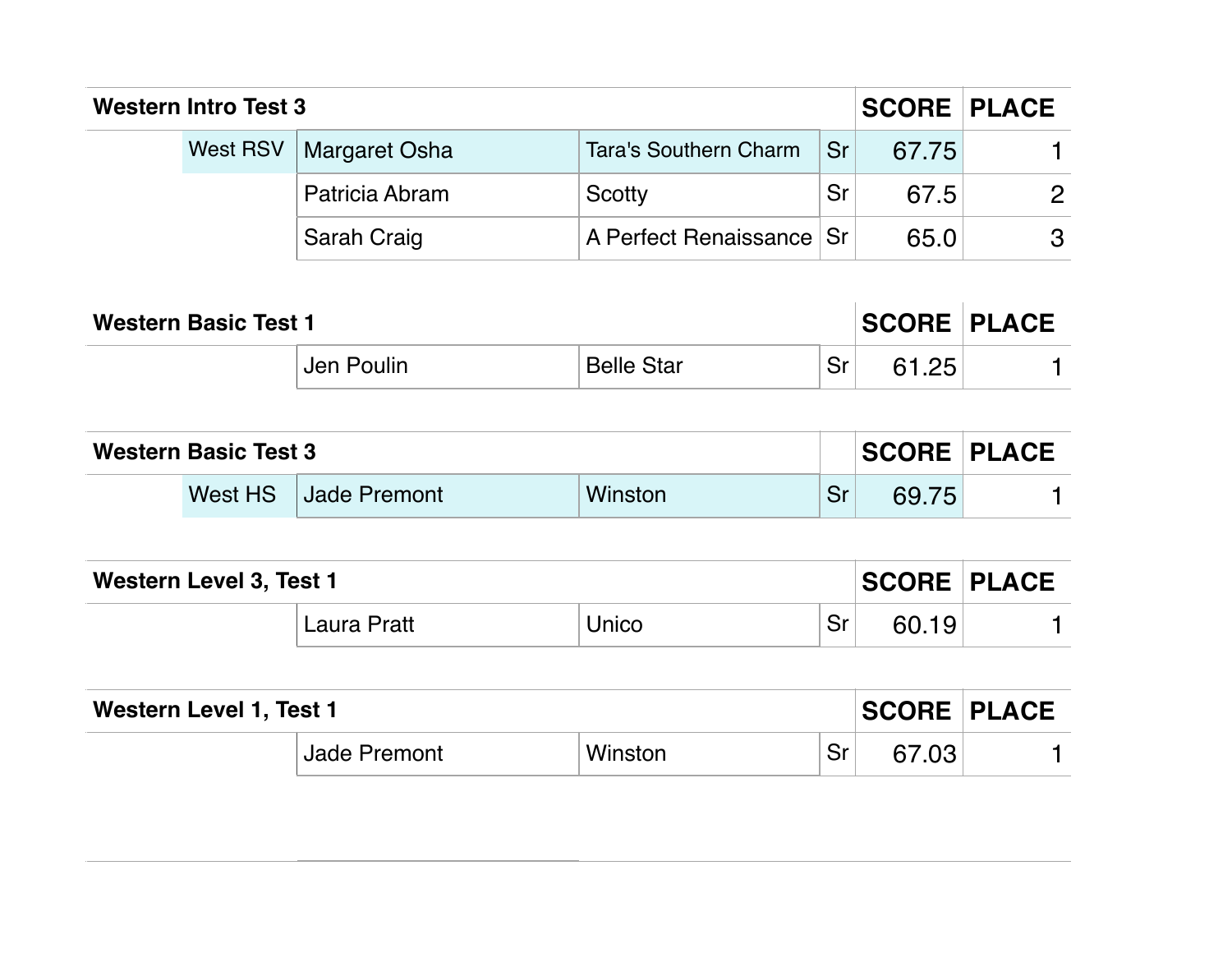| Second 1 |                     |                    |    | <b>SCORE PLACE</b> |  |
|----------|---------------------|--------------------|----|--------------------|--|
|          | <b>Ashley Clark</b> | Lady of the Knight | Sr | 60.54              |  |

| Western Level 3, Test 2 |             |       |    | <b>SCORE PLACE</b> |  |
|-------------------------|-------------|-------|----|--------------------|--|
|                         | Laura Pratt | Jnico | Sr | .09                |  |

| Third 1 |                |                  |    | <b>SCORE PLACE</b> |  |
|---------|----------------|------------------|----|--------------------|--|
|         | Emilee Goddard | Truman (Insider) | Sr | 58.92              |  |

| Second 3 |                     |                    |           | <b>SCORE PLACE</b> |  |
|----------|---------------------|--------------------|-----------|--------------------|--|
|          | <b>Ashley Clark</b> | Lady of the Knight | <b>Sr</b> | .76                |  |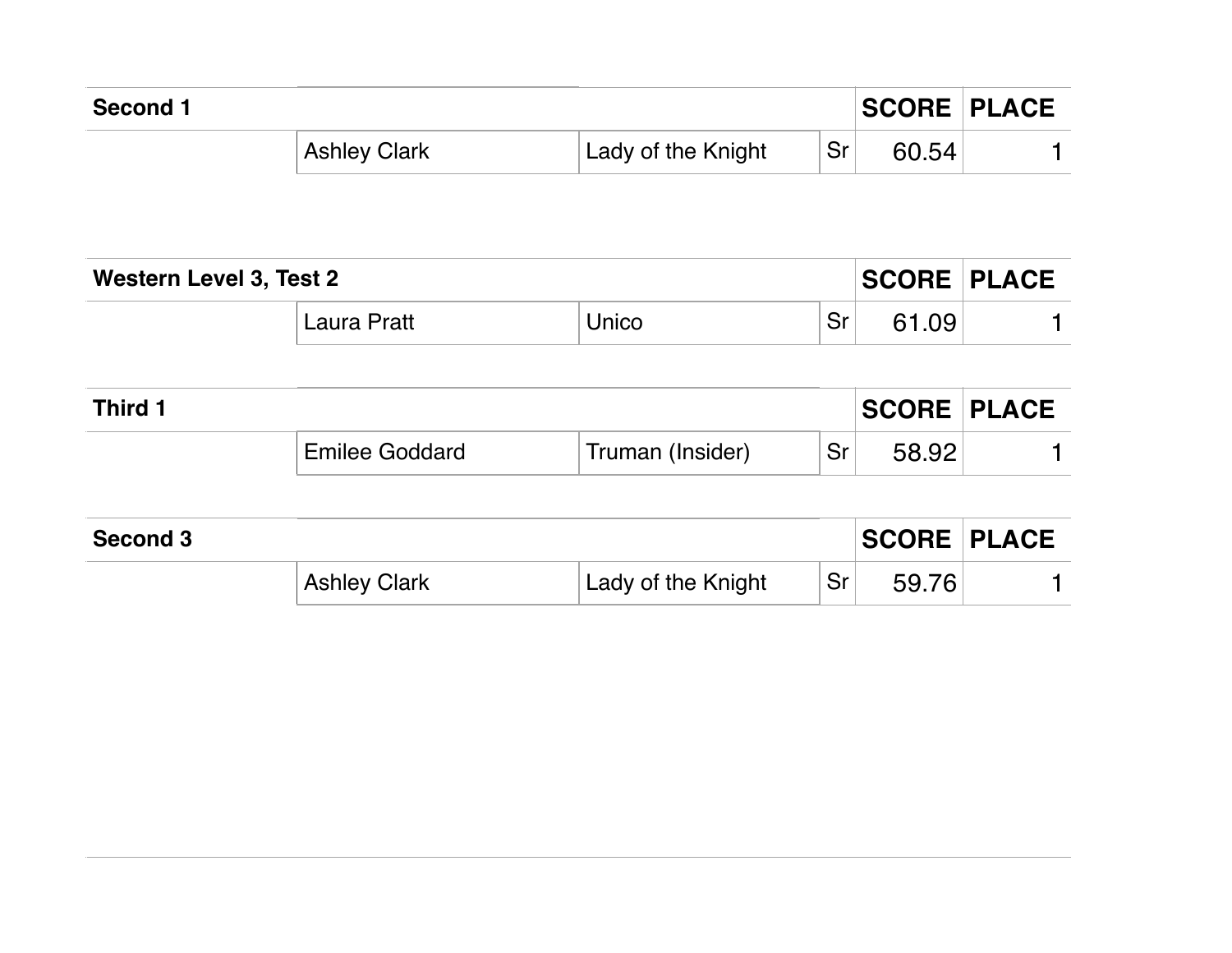| First 1 |                                            |             |      |       | <b>SCORE PLACE</b>       |
|---------|--------------------------------------------|-------------|------|-------|--------------------------|
|         | Maeve Hoffert                              | Scout       | .Jr  | 64.31 |                          |
|         | Ellaguin Johnson                           | Abercrombie | . Jr | 63.79 | $\mathcal{P}$            |
|         | Mikayla Pick                               | Eleate      | Sr   | 62.59 | 3                        |
|         | Katherine Von Stackleberg   Dykedale Jimmy |             | Sr   | 60.86 | $\overline{\mathcal{A}}$ |

| First 2 |              |        |               | <b>SCORE PLACE</b> |  |
|---------|--------------|--------|---------------|--------------------|--|
|         | Mikayla Pick | Eleate | $C_{r}$<br>اب | 56.71              |  |